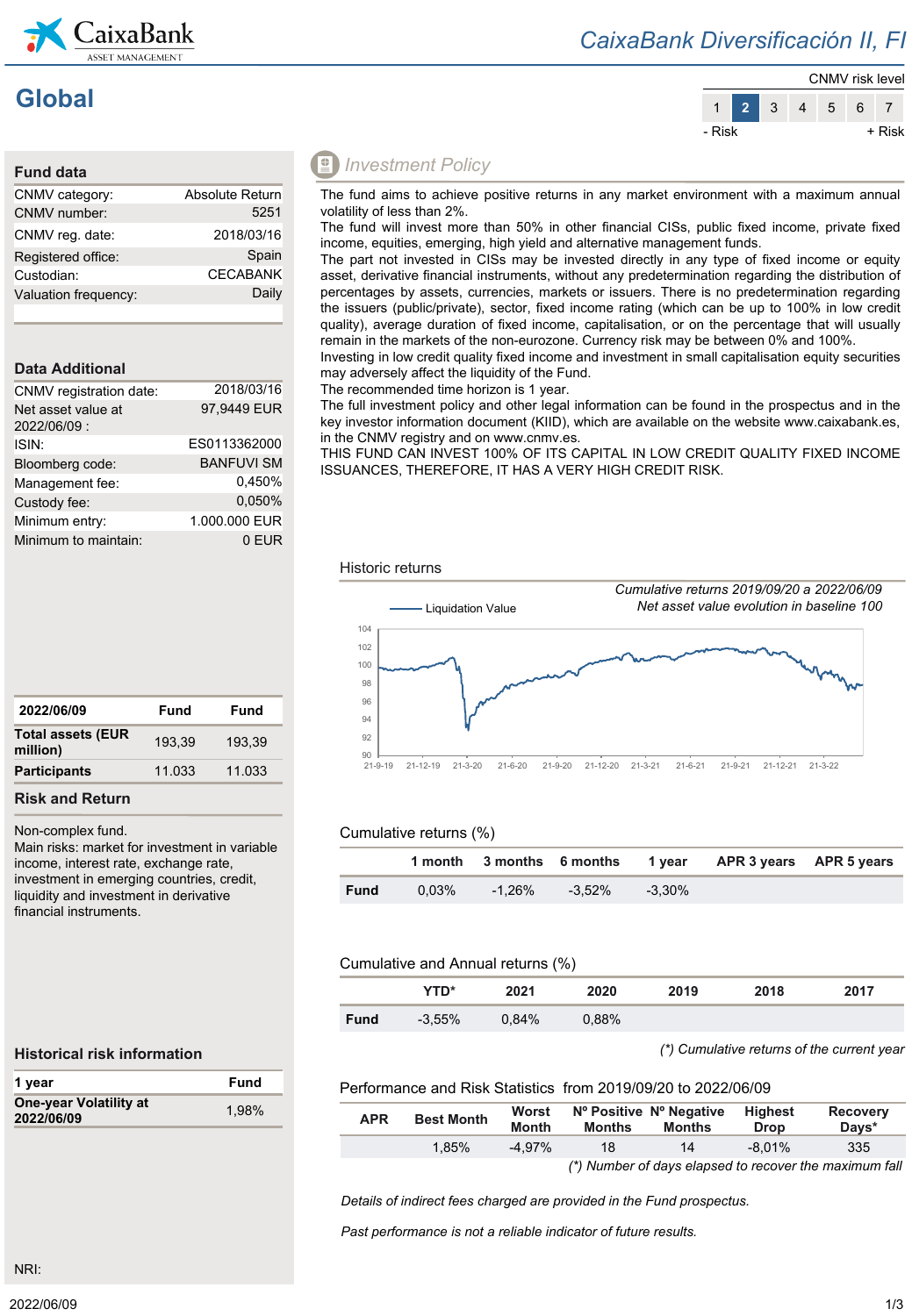

#### *Information for customers before investing*

The customer will receive: a basic prospectus or key information document for investors and latest six-month report.

#### *Information for customers after investing*

As a unit holder, the customer will receive by post, or by email on prior request, a statement showing the position of all his/her funds (once a month if transactions have been made or at year end if none have been made), a six-month report, an annual report and (on prior request) quarterly reports. The customer may expressly request not to receive these periodic reports.

#### *Customer transactions*

Customers must sign an order slip to perform a transaction. The slip serves as documentary accreditation of the order to buy or sell units or shares, placed by the unit holder with the Fund Promoter. In the case of online purchases, for all intents and purposes, inputting the password needed to perform the transaction will be treated as an order placed by the unit holder with the Fund Promoter. The customer will subsequently receive a receipt with details showing that the order has been executed.

#### *Restrictions on sale*

This product cannot be sold to US citizens or residents because it is not possible to comply with the obligation to register in that country the assets sold to its citizens.

#### *Subscription and redemption procedure*

Orders placed by a unit holder after 3:00 p.m. or on a non-trading day will be processed along with those placed on the next trading day. Fund Promoters can establish cut-off times that are different to and earlier than those generally established by the Management Company, providing the Fund Promoter duly notifies the unit holder of the cut-off times established.

## *Description of risks*

#### *Credit risk:*

Investing in fixed income assets entails credit risk vis-à-vis the issuer and/or the issue. Credit risk is the risk that the issuer cannot repay the principal and interest when these are due. Credit rating agencies rate the solvency of some issuers/fixed income issues to indicate their probable credit risk. In general, the price of a fixed income security will go down if the obligation to settle the principal or interest is not fulfilled, if the rating agencies downgrade the credit rating for the issuer or issue, or if other news affects market perception of the credit risk. Issuers and issues with high credit ratings entail low credit risk, while issuers and issues with a medium credit rating entail moderate credit risk. A high level of credit risk is assumed if no rating is required for issuers of fixed income securities or if issuers or issues with a low credit rating are selected.

#### *Risk of investment in emerging countries:*

Investments in emerging countries may be more volatile than those in developed markets. Some of these countries may have relatively unstable governments, economies based on a limited number of industries, and securities markets on which few securities are traded. The risk of assets being nationalised or expropriated, and economic, political and social instability, are greater in emerging markets than in developed markets. Securities markets in emerging countries tend to have far lower trading volumes than a developed market, leading to a lack of liquidity and high price volatility.

#### *Market risk:*

Market risk is a general risk that results from investing in any type of asset. Asset prices depend especially on the status of the financial markets, and the issuer's economic performance, which, in turn, is affected by the general state of the global economy and economic and political circumstances in each country. In particular, investments carry the following risks:

#### •*Market risk for investment in equities:*

Deriving from fluctuations in the price of equities. The equities market is generally highly volatile and therefore the price of equities can fluctuate widely.

#### •*Interest rate risk:*

Variations or fluctuations in interest rates affect the price of fixed income assets. Increases in interest rates generally exert downward pressure on the price of these assets, while decreases in rates push up their price. The sensitivity of fixed income security prices to fluctuations in interest rates is greater the longer the security's term to maturity.

#### •*Exchange rate risk:*

Investing in assets in currencies other than the reference currency of the holding entails a risk stemming from fluctuations in exchange rates.

#### *Sector or geographical concentration risk:*

Concentrating a major part of investments in a single country or limited number of countries could involve assuming the risk of economic, political and social conditions in these countries having a significant impact on the returns on investment. Equally, the performance of a fund that concentrates investments in one economic sector or in a limited number of sectors will be closely linked to the performance of the companies in these sectors. Companies in the same sector often face the same hurdles, problems and regulatory burdens and, therefore, the price of their securities could fluctuate in a similar and more parallel manner to these or other market conditions. Consequently, concentration means that fluctuations in the prices of the assets in which investments have been made have a greater impact on the performance of the holding than if a more diversified portfolio is held.